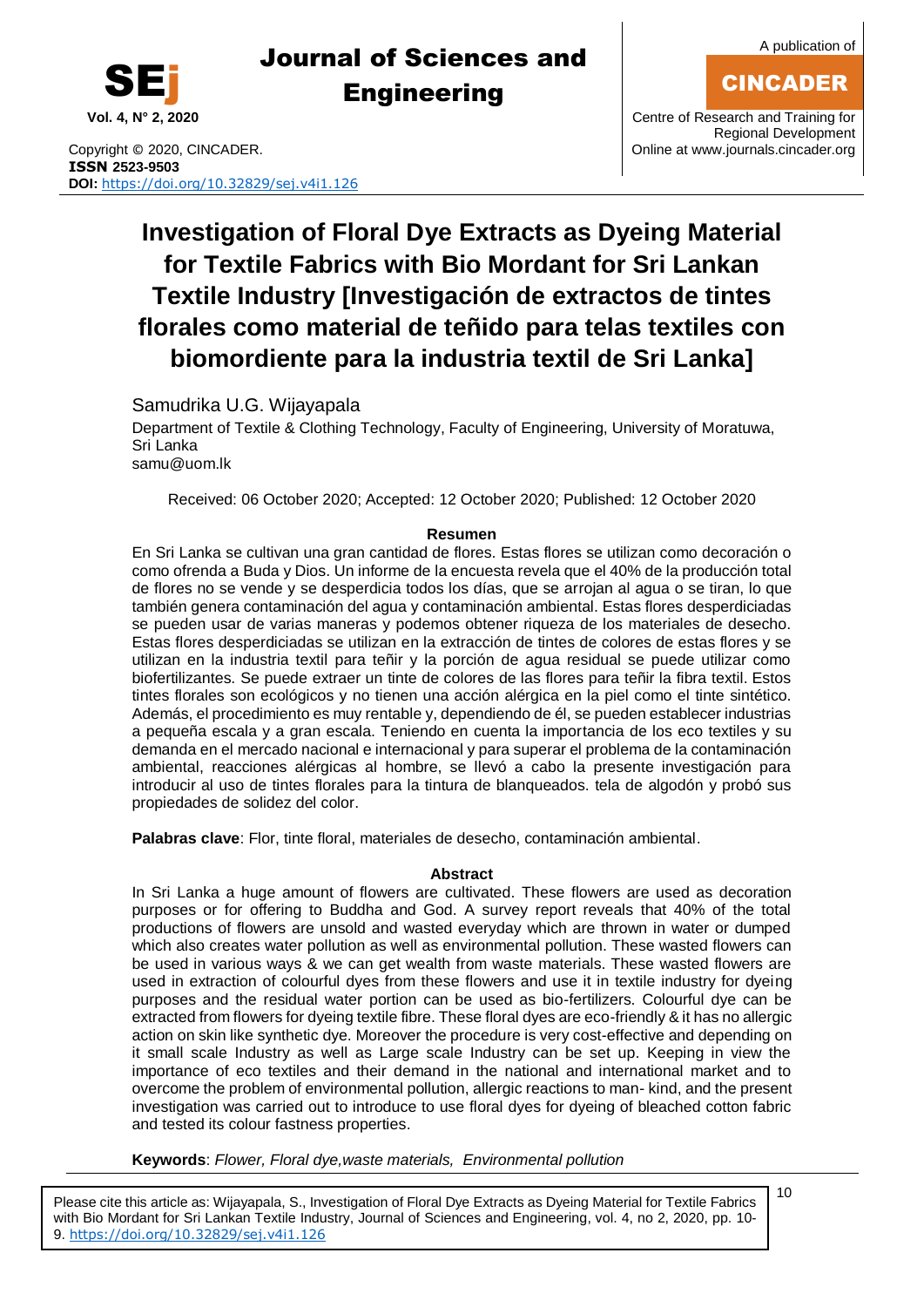

A publication of

## CINCADER

Copyright © 2020, CINCADER. COMEXANDER COPYRIGHT CONLINE 2020, CINCADER. **ISSN 2523-9503 DOI:** <https://doi.org/10.32829/sej.v4i1.126>

**Vol. 4, N° 2, 2020** Centre of Research and Training for Regional Development

#### **1. Introduction**

Dyeing of textiles mean giving them a colour which is of comparative permanence. It implies that it should not be possible to wash the colour out easily in laundering, nor should it fade rapidly when exposed to light. It is now suspected that many of the synthetic dyes are carcinogenic in nature and havoc in life systems. It's ironic that Europe that initiated the advent of synthetic dyes in the first place woke up the dangers of these agents and turning down for a few members of these classes, proven to be harmful to life forms (Paker CH (2002-2003); saroj et al., 2013; Vadwala et al., 2017; Gyanendra, 2015)

Herbal dyes however produced from floral extracts are economical and solve the above problems. These herbal dyes are not toxic, no allergic to human health, easily available and more economical. Some natural sources for dye produce truly exquisite shades and economical to purchase than chemical dyes (Angel R. and Chadha Y. R., 1978). Flowers of Mari-gold, igsora, Bougainvillea, canas etc. have been extensively used for dyeing fabric. In this research floral dyes from China rose, Aprajitha flower, Kudalu (balsam Flower) were used to dye cotton fabrics. In the present work three flower extracts were used to dye the cotton fabrics at optimized conditions by using a single mordant and the color fastness of the dyed fabrics were also evaluated by using following standards (Vankar, 2000; Angel and Chadha,1978).

- Wash fastness ISO 105-CO1/CO2/CO3/CO4/CO5
- Rub fastness ISO 105-X12
- Light fastness ISO 105-B02
- Fastness to perspiration ISO 105-E04





Figure 1 Figure 3 - *Balsam Flowers* - *China Rose* Figure 2 - *Aparajitha Flower*



#### **2. Materials and Methods**

#### **2.1. Materials**

Bleached cotton fabrics.

#### **2.2. Sample Collection**

The extraction of the dye was carried out in two different flowers. These flowers were collected from nearby areas at Moratuwa, Piliyandala area in Sri Lanka. The chosen flowers were China rose, Aparajitha flower, Balsam Flower.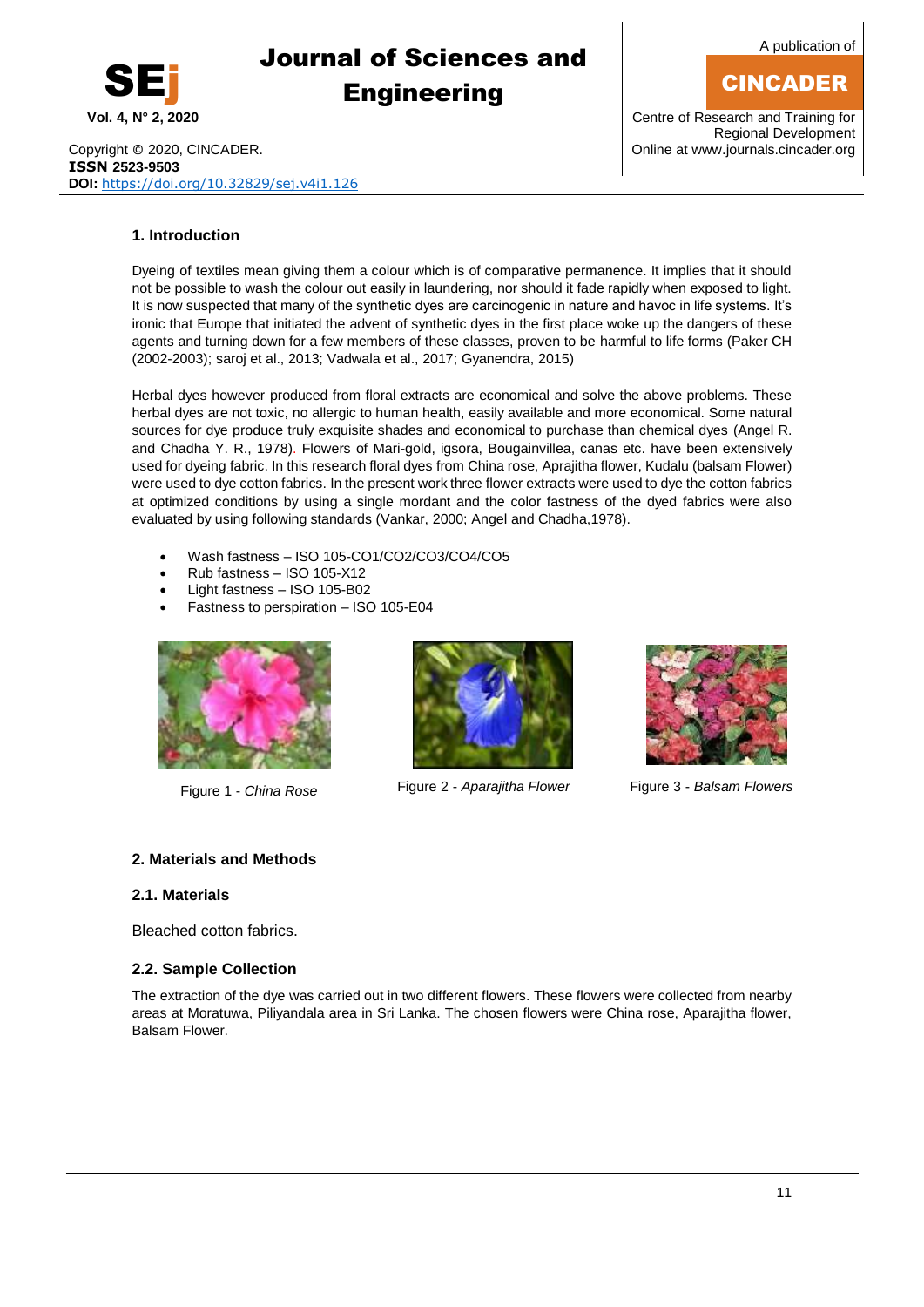CINCADER



## Journal of Sciences and **Engineering**

**Vol. 4, N° 2, 2020** Centre of Research and Training for Regional Development

Table 2 – Sample Description

| <b>Sample</b> | Common        | <b>Botanical</b>         | <b>Family</b> | Part        | <b>Source</b> | Cost |
|---------------|---------------|--------------------------|---------------|-------------|---------------|------|
| No.           | <b>Name</b>   | <b>Name</b>              |               | <b>Used</b> |               |      |
| 01            | Shoe flower   | <b>Hibiscus</b><br>rosa- | Malvaceae     | flower      | Temples,      | Free |
|               |               | sinensis                 |               |             | Kovils        |      |
| 02            | Butterfly pea | Clitoria ternatea        | Fabeceae      | flower      | Temples,      | Free |
|               |               |                          |               |             | Kovils        |      |
| 03            | Balsam        | Impatiens                | Balsaminaceae | flower      | Temples,      | Free |
|               | Flower        | balsamina                |               |             | Kovils        |      |

#### **2.3. Extraction of Dye**

The collected flower materials were shade dried until the moisture was reduced to below 3%. The dried flowers were grinded and sieved to obtain the fine powder. The dyes from different flowers were extracted separately in the proportion of 1:8 of flower by aqueous extraction and the extraction process was carried out at a temperature range of 80 - 85 °C for 1 hour. Colouring materials from the flowers are extracted to dyeing the fibre Experimentally it is seen that at temperature range 80  $^{\circ}$ C – 90  $^{\circ}$ C and time 1 hrs., the extraction is better, so this is the optimized time and temperature for extraction process.

#### **2.4. Mordanting of Textile Fiber**

The sample of cotton was mordanted before the dyeing. For mordanting sepalika (*Nyctanthes arbor-tristis*) as bio-mordant was used. The fiber was mordanted for 1 hrs. at the temperature ranges 80 - 85 °C. After mordanting, the samples of clothes were taken out, squeezed and then immersed in the dye bath.

#### **2.5. Procedure of Dyeing of cloth**

The mordanting samples were dyed at Material to liquor ratio of 1:50 for 1 hrs. at a temperature of 80 0C and after completion of dyeing; samples were taken out and dried. It is allowed to be aged for a fixed time, and after that soaped with 2g/l non-ionic soap at room temperature for 10 minutes followed by rinsing and line dying.

#### **2.6. Determination of colour fastness**

Dyed Textiles Colour fastness is the resistance of a material to change any of its colour characteristics or extent of transfer of its colorants to adjacent white materials in touch. The colour fastness is usually rated using greyscale either by loss of depth of colour in original sample or by staining adjacent white material. However, among all types of colour fastness, light fastness, wash fastness and rub fastness are considered most important for any textiles; perspiration fastness is more useful for apparels only (Samanta and Agarwal, 2009).

The colour fastness of the samples dyed with flower extract were tested in terms of wash, rub, light and perspiration fastness respectively according to the following standards and the visual assessment methods were carried out to assess the fastness properties.

Wash fastness – ISO 105-CO1/CO2/CO3/CO4/CO5

Dyed fabric samples were cut in 10X4 cm and placed between two pieces of non dyed white samples (control). These three pieces were held together by stitching round the edges. The pre-heated soap solution (Tide at 55⁰C) in the ratio of 1:50 i.e 0.5g/25 mL water, was taken in a vessel added 1.0 g of sandwiched fabric for 45 minutes Then the specimen was removed and rinsed in cold water. (Samanta and Agarwal, 2009)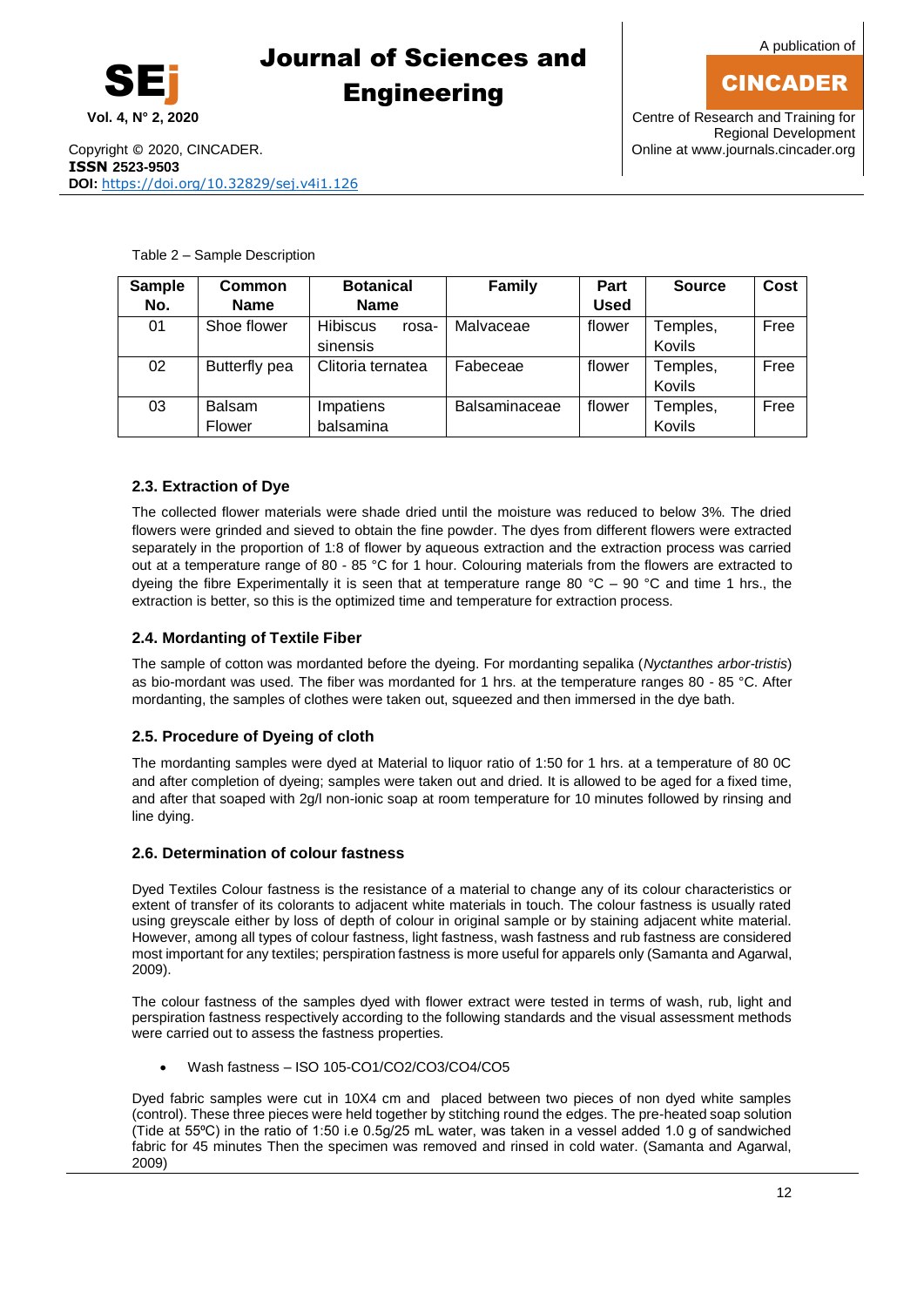

A publication of

## CINCADER

Copyright © 2020, CINCADER. COME CONSERVERSITY CONFIDENTIAL CONSERVERSITY Online a[t www.journals.cincader.org](http://www.journals.cincader.org/) **ISSN 2523-9503 DOI:** <https://doi.org/10.32829/sej.v4i1.126>

**Vol. 4, N° 2, 2020** Centre of Research and Training for Regional Development

Rub fastness – ISO 105-X12

The rub fastnesses of the dyed fabrics were carried out by rubbing the fabrics manually and checking for fading of color by using Crock meter. Dyed fabric specimens were rubbed against dry and wet white fabric swatch back and forth of ten complete cycles (Vankar, 2000; Vadwala et al., 2017; Fibre2fashion.com, 2020).

Light fastness – ISO 105-B02

The fabric was exposed to artificial day light for 24 hours. After 24 hrs , colour fastness to light was evaluated by comparison of colour change of the exposed portion to the unexposed original material against grey scale . Based on the standard, the assessment of colour fastness was measured (Tripathi et al., 2009).

Fastness to perspiration – ISO 105-E04

This perspiration refers to the ability not to fade and not to stain when dyed fabric is perspired. The garments which come into contact with the body where perspiration is heavy may suffer serious local discoloration. This test is intended to determine the resistance of colour of dyed textile to the action of acidic and alkaline perspiration. This kind of test is specially applied for the sportswear and heavy dresses which is used specially. Normal cloths are also tested by perspiration test. This test is designed for use in assessing the fastness of the dyed, printed, or otherwise coloured [textile yarns](http://textilecourse.blogspot.com/2018/04/classification-yarn-faults.html) and fabrics of all kinds to the effects of human perspiration. Any change in colour of the specimens and staining of the multifibre is then assessed with the corresponding Grey scales for colour change and staining.

The assessment of colour fastness is carried out by assigning ratings for Change in colour (of the test specimen) and staining (of adjacent fabric) (Mishra P and Patni V, 2011).

#### **3. Results**

Following table illustrates the fastness properties of naturally dyed cotton fabrics under conventional conditions without bio mordant.

| Dye Used on Cotton Fabrics |   | <b>Fastness values</b> |          |                    |                    |         |  |  |  |
|----------------------------|---|------------------------|----------|--------------------|--------------------|---------|--|--|--|
|                            |   | Peracidi               | Perbasic | Rub <sub>dry</sub> | Rub <sub>wet</sub> | l F     |  |  |  |
| China Rose                 | 3 | 3                      | 3        | 3                  | ີ                  | $3 - 4$ |  |  |  |
| Aparajitha Flower          | 3 | 3                      | $3 - 4$  | $3 - 4$            | $3 - 4$            |         |  |  |  |
| Bixa                       | 3 | 3                      | 3        | $3 - 4$            | 3                  | $3 - 4$ |  |  |  |

Table 2. Fastness properties of dyed cotton fabrics under conventional conditions without mordanting

Table 3. Fastness properties of dyed cotton fabrics under pre mordanting conditions with Sepalika (Nyctanthes arbor-tristis) as a natural bio mordant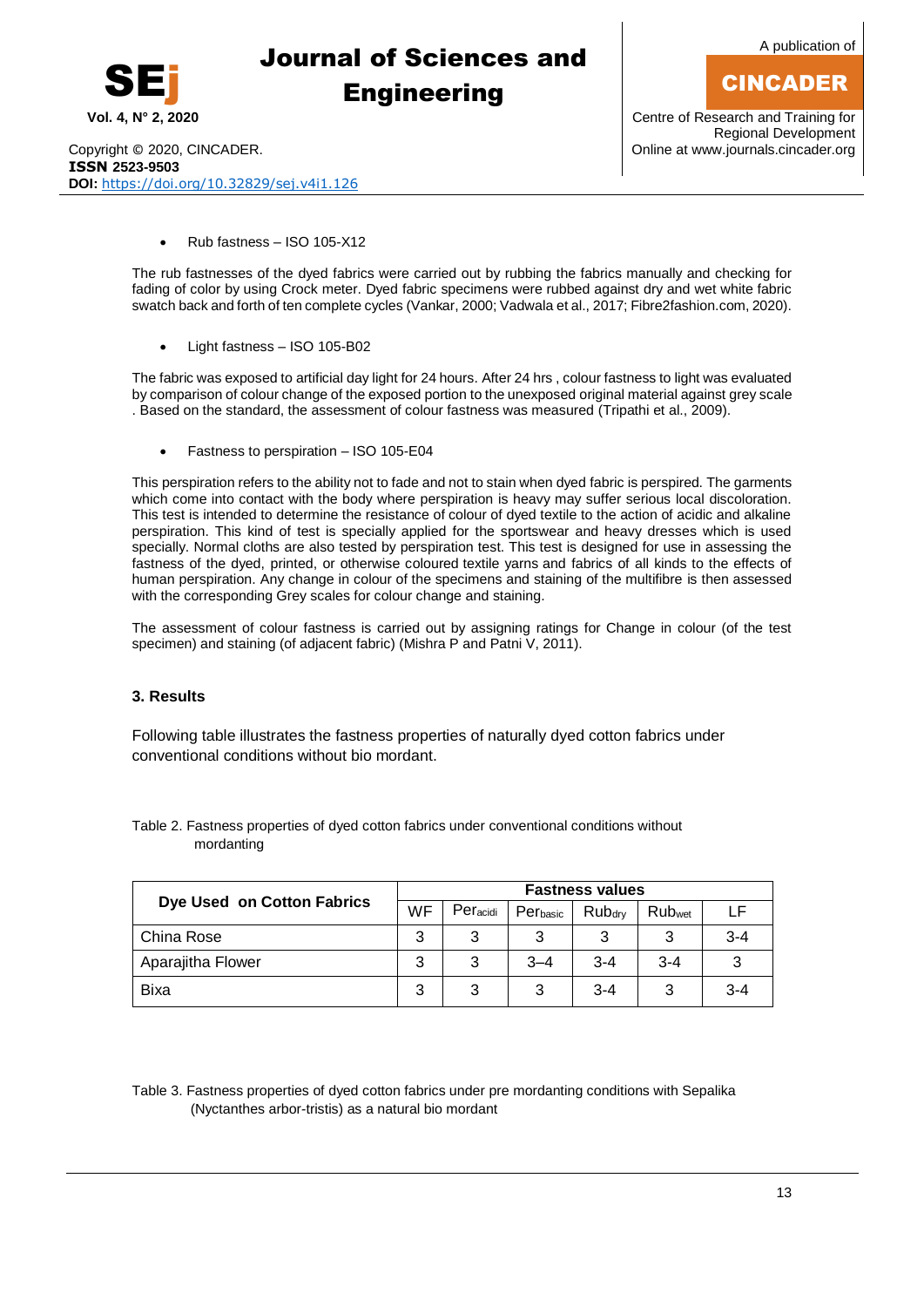CINCADER

# SEj

## Journal of Sciences and **Engineering**

**Vol. 4, N° 2, 2020** Centre of Research and Training for Regional Development

Copyright © 2020, CINCADER. COME CONSERVERSITY CONTROL CONTROL CONTROL CONTROL CONTROL CONTROL CONTROL CONTROL CONTROL CONTROL CONTROL CONTROL CONTROL CONTROL CONTROL CONTROL CONTROL CONTROL CONTROL CONTROL CONTROL CONTROL **ISSN 2523-9503 DOI:** <https://doi.org/10.32829/sej.v4i1.126>

| Dye used on cotton fabrics with     |           | <b>Fastness values</b> |                     |                    |                   |     |  |  |
|-------------------------------------|-----------|------------------------|---------------------|--------------------|-------------------|-----|--|--|
| Sepalika (Nyctanthes arbor-tristis) | <b>WF</b> | Peracid                | Per <sub>basi</sub> | Rub <sub>drv</sub> | Rub <sub>we</sub> |     |  |  |
| China Rose                          |           |                        |                     |                    |                   |     |  |  |
| Aparajitha Flower                   |           |                        |                     |                    |                   |     |  |  |
| <b>Balsam Flower</b>                | $4 - 5$   |                        |                     |                    |                   | 4-5 |  |  |

(WF = wash fastness,  $LF =$  light fastness, Per = Perspiration fastness, Rub = Rubbing fastness

Table 2 shows the medium colour fastness properties of fabrics which indicates that the ability of substantivity of the dye molecules and fibre can be improvised by adding mordants. The wash and perspiration of acid media values are same and other values are different between each other. Table 3 indicates the good colour fastness properties in all fastness tests carried out. The colour fastness properties of all three dyes used are enhanced as a result of the addition of pre mordanting conditions with Sepalika (Nyctanthes arbor-tristis). This shows that the Sepalika is the mordant which helps to bind the dye molecules with fibre resulting in stronger bonds. The bio mordant, Sepalika gave very good colour fastness to washing and light when dyed with Balsam flower.

The results of this research showed that the different flowers can be used as a dye for fabrics. Naturally, dyed cotton fabrics with flower extracts treated under conventional conditions without mordanting showed very poor wash fastness, perspiration fastness, Rub fastness and Light fastness properties. But the treatment with aqueous extracts of fresh and old Sepalika flowers enhance the fastness properties of naturally dyed fabrics in pre-mordanting conditions with the conventional optimum dyeing parameters.

#### **4. Conclusions**

The results of this research showed that the different flowers can be used as a dye for fabrics. Naturally dyed cotton fabrics with flower extracts treated under conventional conditions without mordanting showed very poor wash fastness, perspiration fastness, Rub fastness and Light fastness properties. But the treatment with aqueous extracts of fresh and old Sepalika flowers enhance the fastness properties of naturally dyed fabrics in pre-mordanting conditions with the conventional optimum dyeing parameters.

Thus it can be concluded that the dyed fabrics of extracts of wasted flowers modanted with Sepalika (Nyctanthes arbor-tristis) flowers are well suited for textile dyeing. Bio-mordant like Sepalika can be used to enhance the fastness properties of dyed fabrics. These excellent fastness properties revealed that it can be used in small scale industry as well as large scale industry. The process is economically viable as the raw materials are available with low cost and cost of production is also very low.

#### **Acknowledgments**

The author wishes to acknowledge the University of Moratuwa in Sri Lanka for the Support for testing and financial assistance through SRC grant.